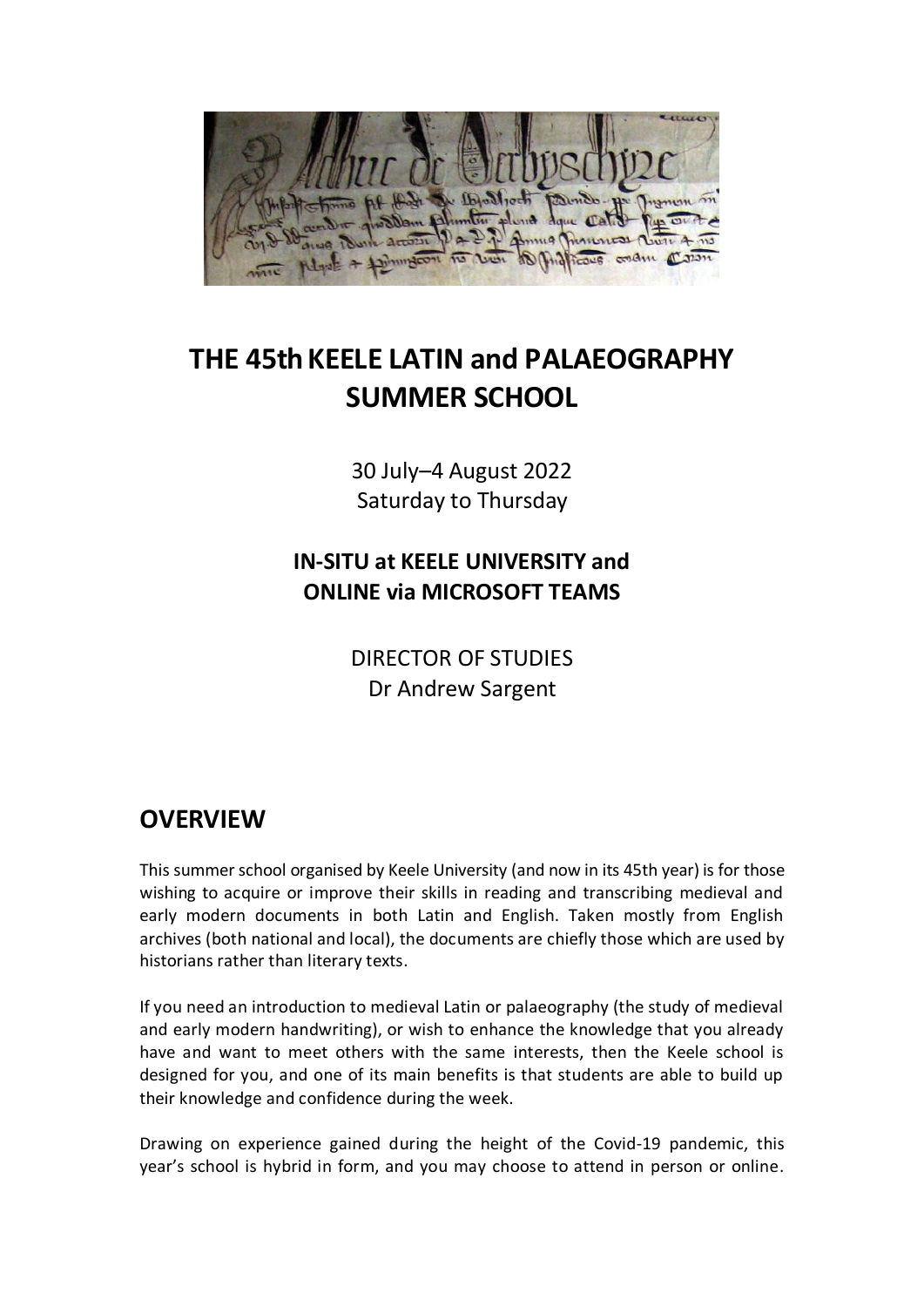The school is taught in several small groups, but these are not in sessions at which students just listen to tutors and make notes. Rather, the emphasis is very much on learning the skills in reading and transcribing documents, and so involves a lot of *active participation*.

The approach is serious but friendly and attracts a wide range of people from both the UK and abroad: national, local, and family historians, along with archive students and postgraduate researchers. Many return year after year, taking the opportunity to seek advice from tutors and fellow students on their own research interests and problems.

The tutors all have considerable experience in teaching adult groups, and have their own expertise in a wide range of topics, beyond palaeography. They include senior archivists, university lecturers, and local history tutors.

#### **Who comes to the Summer School?**

Many students return on a regular basis – but not because they are slow learners; on the contrary, they have become rather skilled palaeographers but wish to experience the problems of reading and interpreting different kinds of documents. Several have published editions of documents, often as part of county record series.

Many people are actively involved in local history projects, sometimes on their own account or because they are involved with a *Victoria County History* project. Others need reading skills to undertake original research for university post-graduate degrees, or to enhance their career in an archive office (or prepare for an archive qualification course).

#### **Financial assistance**

Some financial assistance is available in the form of a limited number of 'Higden Scholarships' provided by the Ranulf Higden Society, which has long been a friend to the summer school. Those wishing to apply should contact Nigel Tringham: [n.j.tringham@keele.ac.uk.](mailto:n.j.tringham@keele.ac.uk) In past years many university students and archivists have successfully applied to their institutions to cover the costs of the summer school, which offers valuable professional training, and we strongly encourage potential students in such situations to do so.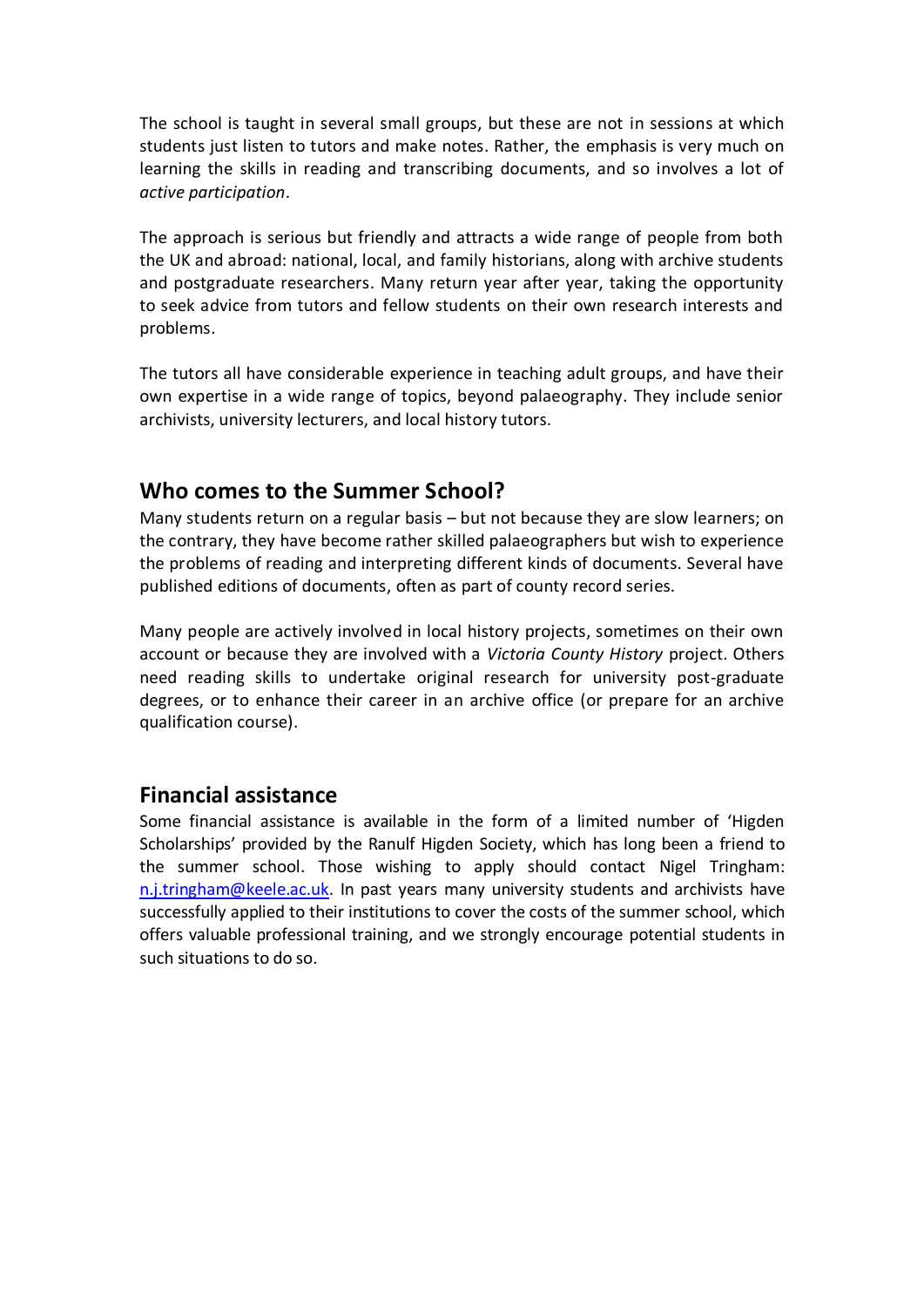## **ORGANIZATION**

#### **The courses**

The school is built around a series of small seminar groups of up to 10 or so students, each led by an expert tutor. *Students participate in ONE group only throughout the week.*

There are two **INTRODUCTORY COURSES**: one for those with no or very little knowledge of Latin as a language (1) and the other for those who want to learn how to read and transcribe a range of medieval Latin documents (2). For those already with a good knowledge of Latin grammar and a reasonable level of palaeographical expertise, there is a choice from three **SUBJECT COURSES**.

#### **Teaching format**

Each group will meet at regular intervals throughout the day (see **Daily Schedule**, below), interspersed with breaks for refreshment and lunch, or for time offline for those studying virtually.

The tutor – after suitable general advice – will usually 'go round the group' inviting each person to attempt a line or two and providing assistance as necessary. This approach is not meant to be intimidating, but is designed to give each person a *practical opportunity* to do some transcribing and translating; just listening to a tutor reading a text is no substitute for doing it oneself!

**Digital images:** The documents to be tackled are made available in digital form. They will be sent out to students electronically in advance (as email attachments) and will also be available on the school's digital platform. Those attending the school in-situ are welcome to bring their lap-top computers to view their documents in the teaching rooms; the rooms have power sockets, but also being able to use lap-tops running from batteries is advisable if possible, in case there are not enough sockets for everyone at once. The teaching rooms also have facilities for projecting digital images on a large screen, and tutors may use this as a teaching method. Tutors will share their screens with all students attending the school virtually, using the mouse pointer to indicate elements of interest.

**Paper copies:** Students are welcome to print out their own copies of the document images. Copies can also be requested from Keele in advance, to be given on arrival (unfortunately we cannot normally send paper copies in the post). Some students find paper copies convenient for writing notes on.

**Pre-school preparation:** Students are encouraged to look over at least some of the documents they have been emailed beforehand, as doing so helps to ensure that one gets the best out of the course. Some may not have the time to do so, or have not yet learnt the necessary skills to make much progress on their own. This is fully appreciated by the tutors, and students will not be made to feel inadequate if they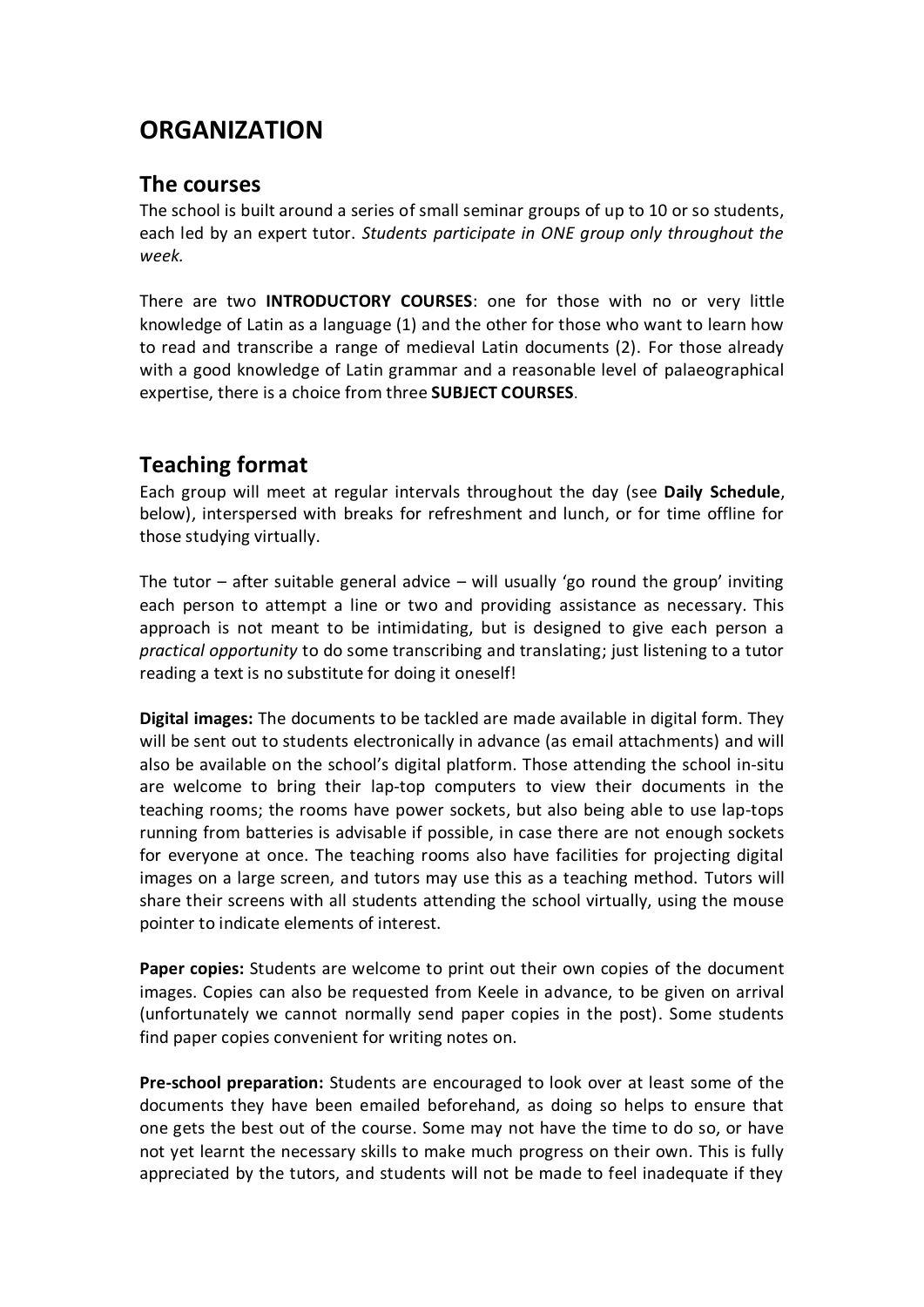struggle somewhat! After all, **not** being able to read through a manuscript quickly is the main reason for coming to the school.

#### **Online arrangements**

For those attending online the summer school will make use of the **Microsoft Teams** platform to facilitate live video tuition sessions and to transfer image files and other documents. Teams can be run through your web browser, and does not require any additional downloads. You will need **video camera** and **microphone** facilities, which are usually built into more recent computer hardware, but will need to be acquired separately if not.

Each student, once booked, will be sent a guide to using Teams in advance of the summer school. If you have any queries or require reassurance about any aspect of the online arrangements, please contact the director, Andrew Sargent, at: [a.sargent1@keele.ac.uk.](mailto:a.sargent1@keele.ac.uk)

#### **Changing group**

Every effort is made to give students enough advice about which course to join, but because of the varied abilities of fellow students it does sometimes happen that a person finds the level in their group too difficult or too easy, and if there is space it can be arranged for a transfer to another group.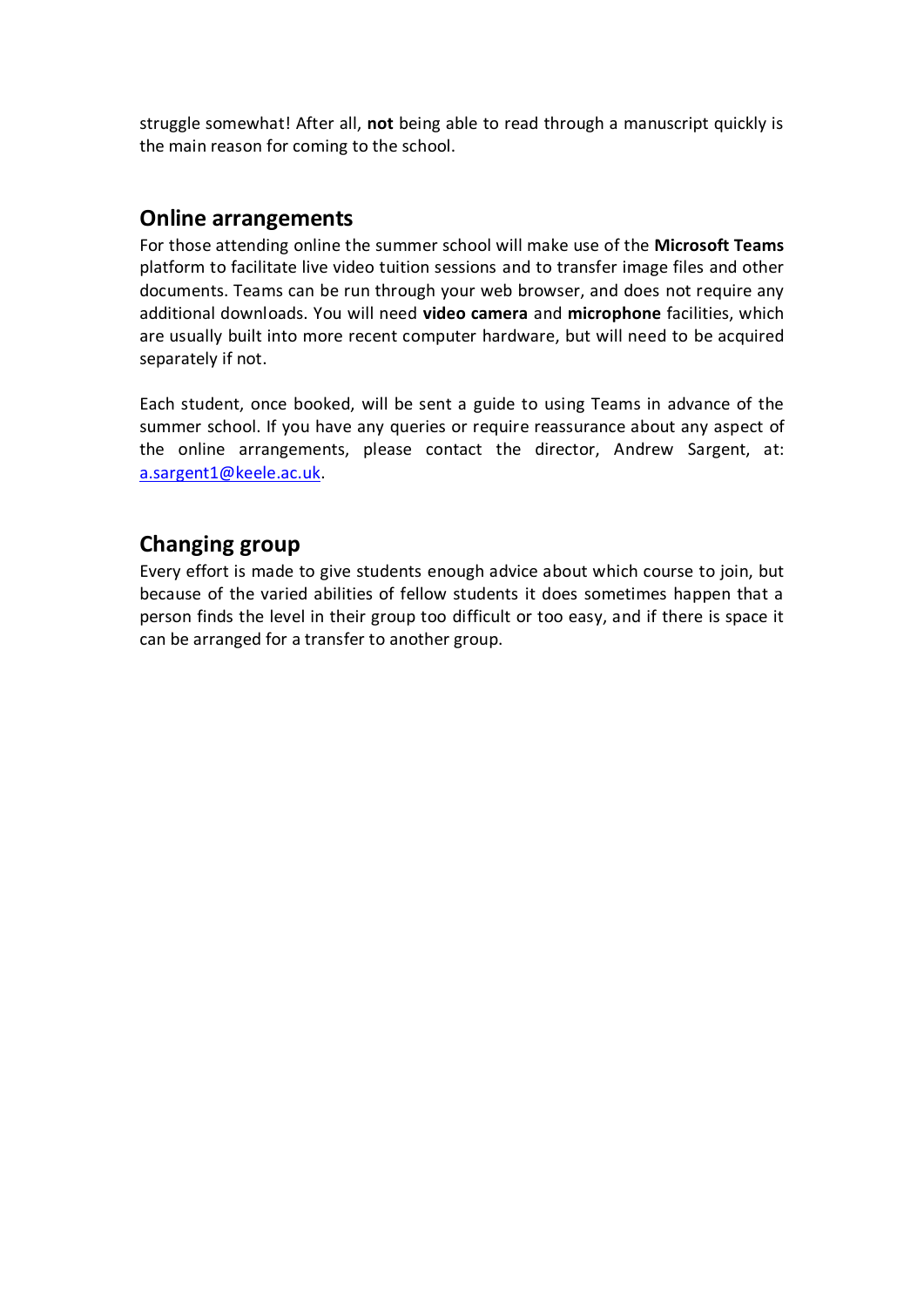# **COURSES and TUTORS for 2022**

## **PART I: INTRODUCTORY COURSES**

#### **1. Introduction to Latin Language** (*tutor* Andy Fear)

This course is a practical introduction to Latin in its medieval form for absolute beginners or those with only very little knowledge of the language. The intention is that by the end of the week students will have a sound understanding of how the language works, and will be able to attempt their own translations. Throughout the course, use will be made of Collins *Latin Dictionary and Grammar* (which students are advised to purchase in advance), but the tutor will also explain Latin grammar and sentence structure by creating his own examples, with reference to a selection of medieval documents.

**No palaeography** is involved, and students do not look at examples of medieval script.

It is very much recommended that students acquire confidence in Latin before they attempt to decipher medieval handwriting, as knowing how a sentence is structured and what case endings to expect is an essential first step.

#### **2. Introduction to Medieval Documents** (*tutor* Philip Morgan)

This group concentrates on reading the kinds of Latin documents most frequently encountered by historians and others when they first explore medieval records, including land conveyances, manor court rolls, estate and financial accounts. Our documents will all be comparatively short but will contain a range of different handwriting forms, scribal abbreviations, and diplomatic conventions, so often considered a barrier to reading medieval texts.

As the emphasis will be on developing palaeographic skills, students **ought already to have some familiarity with Latin grammar***.* Contact the tutor if you would like to discuss where you are in the learning process. Most students will experience a degree of difficulty with the documents if they have limited previous reading experience. But our sessions will be good humoured and supportive. Everybody gets a turn at the wheel, reading a line or two; everybody will make mistakes and discover that someone else's line is easier than the one in front of them. That is the point of participating in the summer school, and the tutor will go through the examples, highlighting the differences in letter forms over time and the standard forms of abbreviations.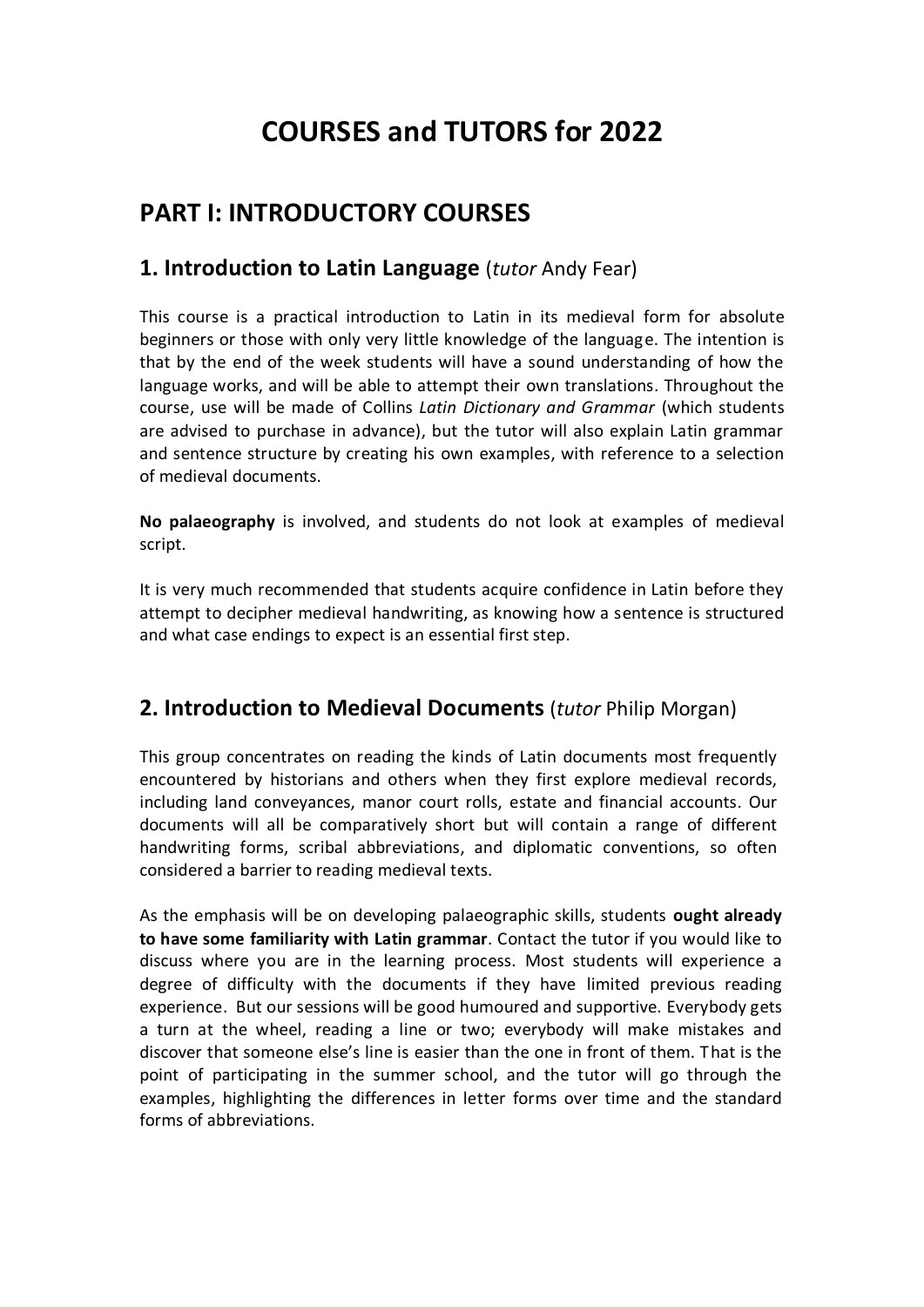A few weeks before the summer school you will receive digital images of the documents that are going to be used, and students are encouraged to prepare draft transcriptions of those parts that they feel they can interpret. If there are documents on which you are already working do feel free to share them in advance. They may be suitable for the group, or there may be the chance to discuss them one to one with the tutor.

Also recommended for this course – because it has illustrations of original documents – is Denis Stuart, *Manorial Records* (Phillimore, paperback 2004). For words and phrases that you are likely to come across, a copy of Eileen Gooder, *Latin for Local Historians* (2nd edition, 1978) is worth having – although the 2013 Routledge reprint seems very expensive, so perhaps trying to locate a second-hand copy would be best).

### **PART 2: SUBJECT COURSES**

### **3. Records of the General Eyre in England (1194 – 1348)**

(*tutor* Simon Harris)

This course will examine the records of the general eyre. The general eyre was a system adopted by the kings of England, probably in the twelfth century, to send justices from the central courts by commission around the country to hear both civil and crown pleas. The system developed so that groups of justices had circuits of counties, and the counties of England were visited semi-regularly throughout the thirteenth century and into the fourteenth century. The term general eyre refers to the scope of the pleas and other matters that the justices were commissioned to hear, so that a wide range of business passed before the justices. This makes the records that survive from them of particularly interesting with often colourful, but also rather unpleasant material appearing before the justices.

The documents that will be used can all be found on the Anglo-American Legal Tradition website [\(http://aalt.law.uh.edu/IndexPri.html\)](http://aalt.law.uh.edu/IndexPri.html), and the group will examine not only the pleas and other matters found on the rolls of these eyres, but will also look at their structure, and how they changed over time until the eyres ceased to be held in the mid-fourteenth century. The Latin in which the documents are composed is not always that complicated, though it will certainly prove a challenge. The hands encountered in the documents will vary considerable over the period of study and can be more difficult to decipher.

There are no specific rolls that we will look at at this stage, so if those attending the course have particular counties they would like to look at then they should make their interest know after registering (consult the AALT website to see what is available).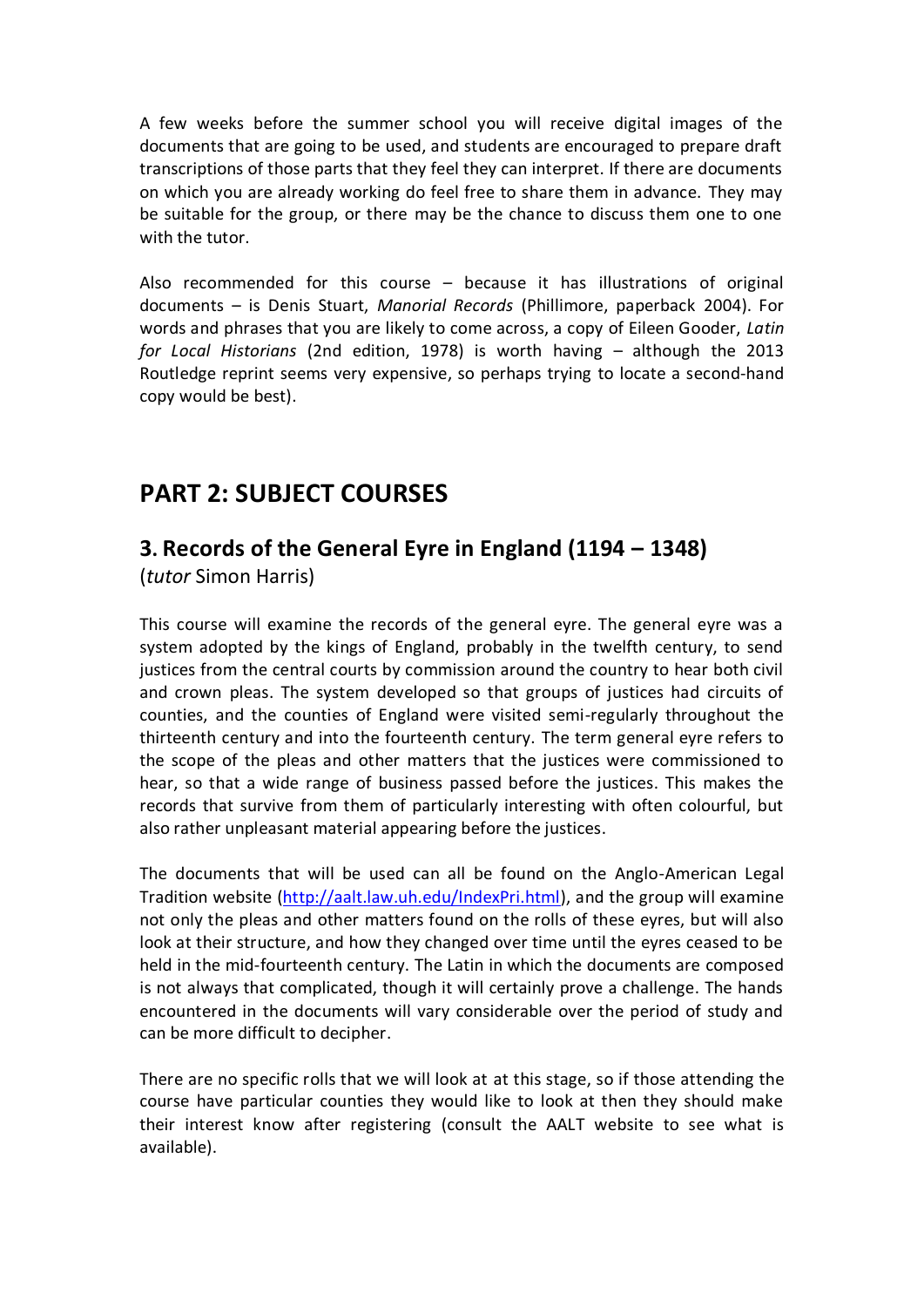### **4. Registers of the Fourteenth-Century Archbishops of York**

(*tutor* Shelagh Sneddon)

The fourteenth century was an important period for the development of the kingdom of England, and particularly for the archdiocese of York. Starting with war with Scotland, it ended with the execution of Archbishop Richard Scrope for treason in 1405, following his participation in a northern rebellion against Henry IV. On the way it took in war with France as well as Scotland, poor harvests and the devastation of the Black Death, several rebellions and the deposition of two kings.

The registers of the fourteenth-century archbishops have recently been digitized and catalogued, as part of The Northern Way, a project run by the University of York. We will use selections from these registers to examine the place of the archbishops in the wider politics of church and realm, their relationships with the clergy and laity under their jurisdiction, and their response to the many crises of this turbulent century – and there will also be room for the famous Joan of Leeds, the nun who faked her own death to escape the convent, and for many other tales from the registers.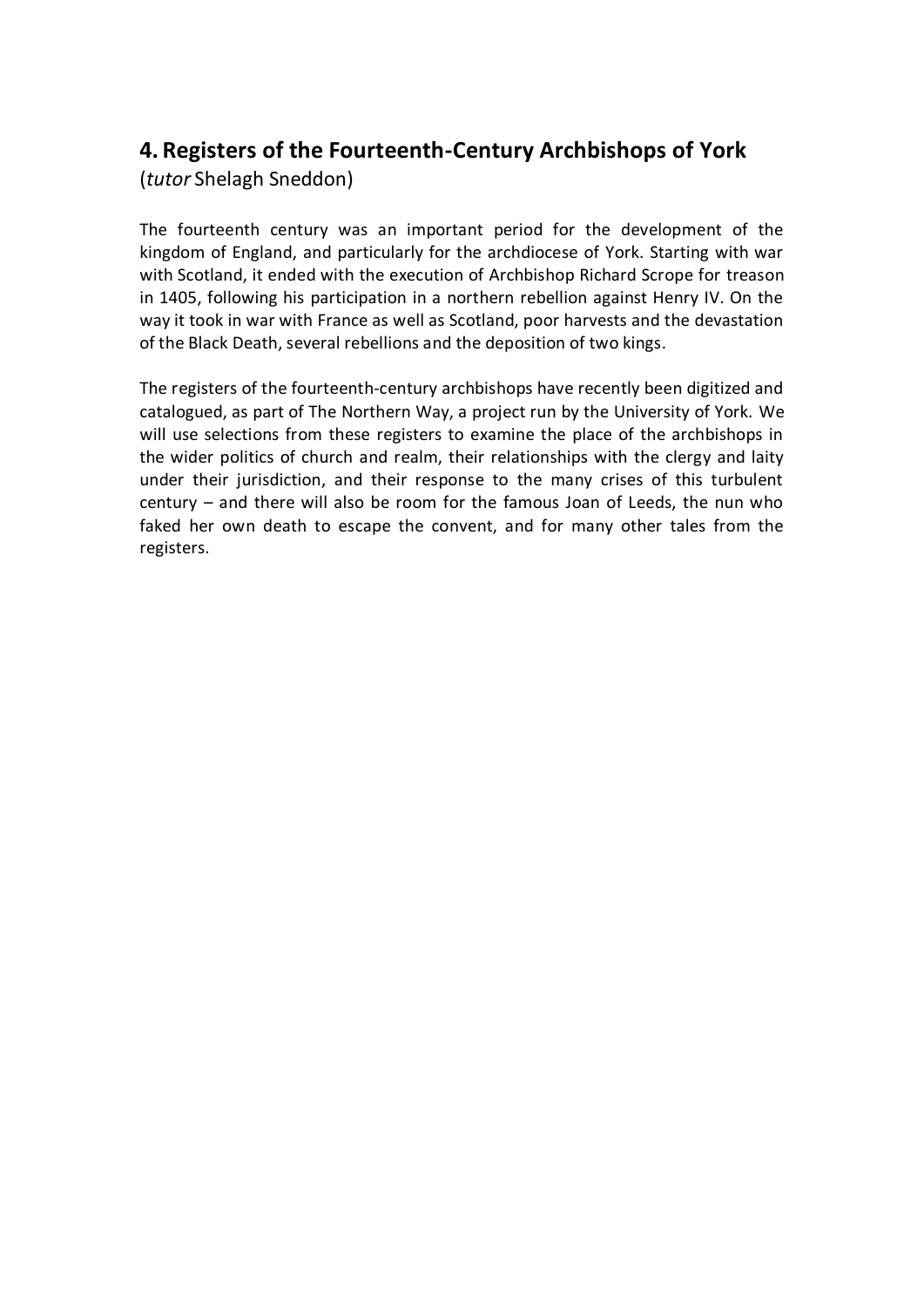# **TUTORIAL STAFF**

**Dr Andy Fear** is a Lecturer in Ancient History at the University of Manchester, with particular research interests in the Western Roman Empire and the Dark Ages.

**Dr Simon J. Harris** is currently an independent researcher and records specialist. He has worked on a series of important national and international research projects at the universities of Durham, York, Liverpool, Oxford, Bordeaux and Keele, on material as diverse as charters, petitions, church court records and most recently the Gascon Rolls. He is currently completing work on the archive of the Legh of Adlington (Cheshire) Family, and for the Société Jersiaise translating charters, and producing an edition of the Assize of 1299. Dr Harris has run courses at the summer school since 2015.

**Dr Shelagh Sneddon** is an independent medieval Latinist and palaeographer. She was one of a team cataloguing the petitions in the SC 8 class in the National Archives for the Ancient Petitions project at the University of York (led by W. Mark Ormrod), and has also worked on the Parliament Rolls of Medieval England project for the University of St Andrews, editing and translating parliament rolls from 1290 to 1509. More recently, she has edited and translated heresy depositions, working in York with Peter Biller. She currently teaches Old French and Palaeography for the MA in Medieval Studies at the University of York.

**Dr Philip Morgan** was the second director of the summer school in the 1980s and 1990s**.** He was one of the academics who helped found the Ranulf Higden Society, providing a forum for independent scholars who read Latin documents. He has taught Latin and Palaeography on the Liverpool University archive course, edited the journal *The Local Historian*, but spent much of his career teaching medieval history and local history at Keele University.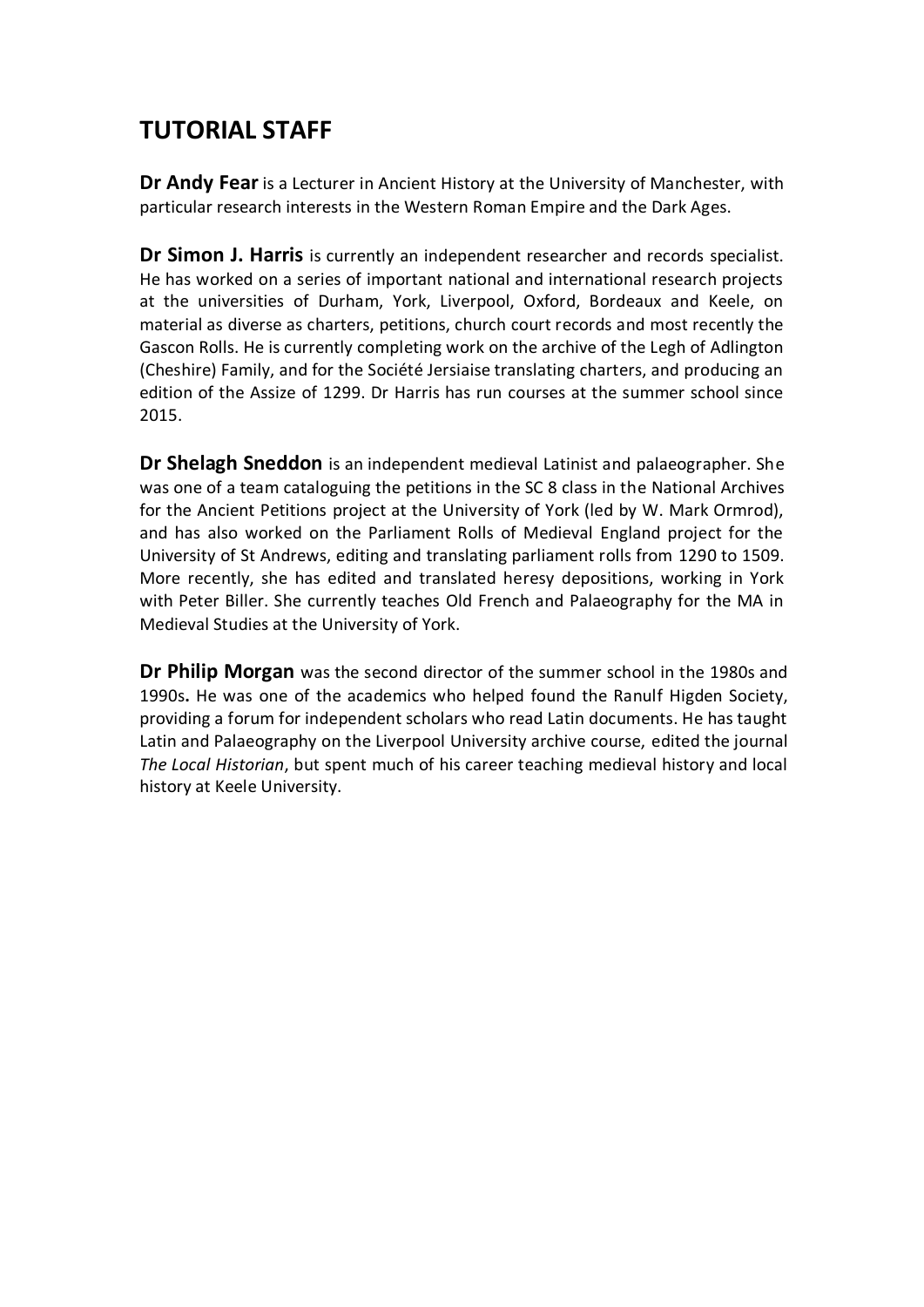# **FURTHER INFORMATION**

## **DAILY SCHEDULE**

If you are attending in person, teaching takes place in **KEELE HALL**, the historic mansion house that was the original core of the University.

All meals (breakfast, lunch, and dinner) are also in Keele Hall. Evening talks will be streamed via Teams for the benefit of those attending online.

| <b>SATURDAY</b><br>30 July   | registration in Chancellor's Building foyer 3.00-4.30pm<br>two-course dinner at 6.30pm (followed by talk at 7.45pm) |
|------------------------------|---------------------------------------------------------------------------------------------------------------------|
|                              | N.B. dinner and talk are in Keele Hall Ballroom on Saturday,<br>and in the Salvin Room for the rest of the week.    |
| <b>SUNDAY</b><br>31 July     | breakfast at 8.00am                                                                                                 |
|                              | teaching sessions at 9.15am to 12.50pm (with 20 minutes<br>tea/coffee break at 10.45am)                             |
|                              | lunch at 1pm                                                                                                        |
|                              | teaching session at 2.00 to 4.00pm (followed by tea/coffee)                                                         |
|                              | two-course dinner at 6.30pm (followed by talk at 7.45pm)                                                            |
| <b>MONDAY</b><br>1 August    | as Sunday                                                                                                           |
| <b>TUESDAY</b><br>2 August   | as Sunday                                                                                                           |
| <b>WEDNESDAY</b><br>3 August | as Sunday                                                                                                           |
| <b>THURSDAY</b><br>4 August  | as Sunday, with Summer School ending at 4pm (with<br>tea/coffee)                                                    |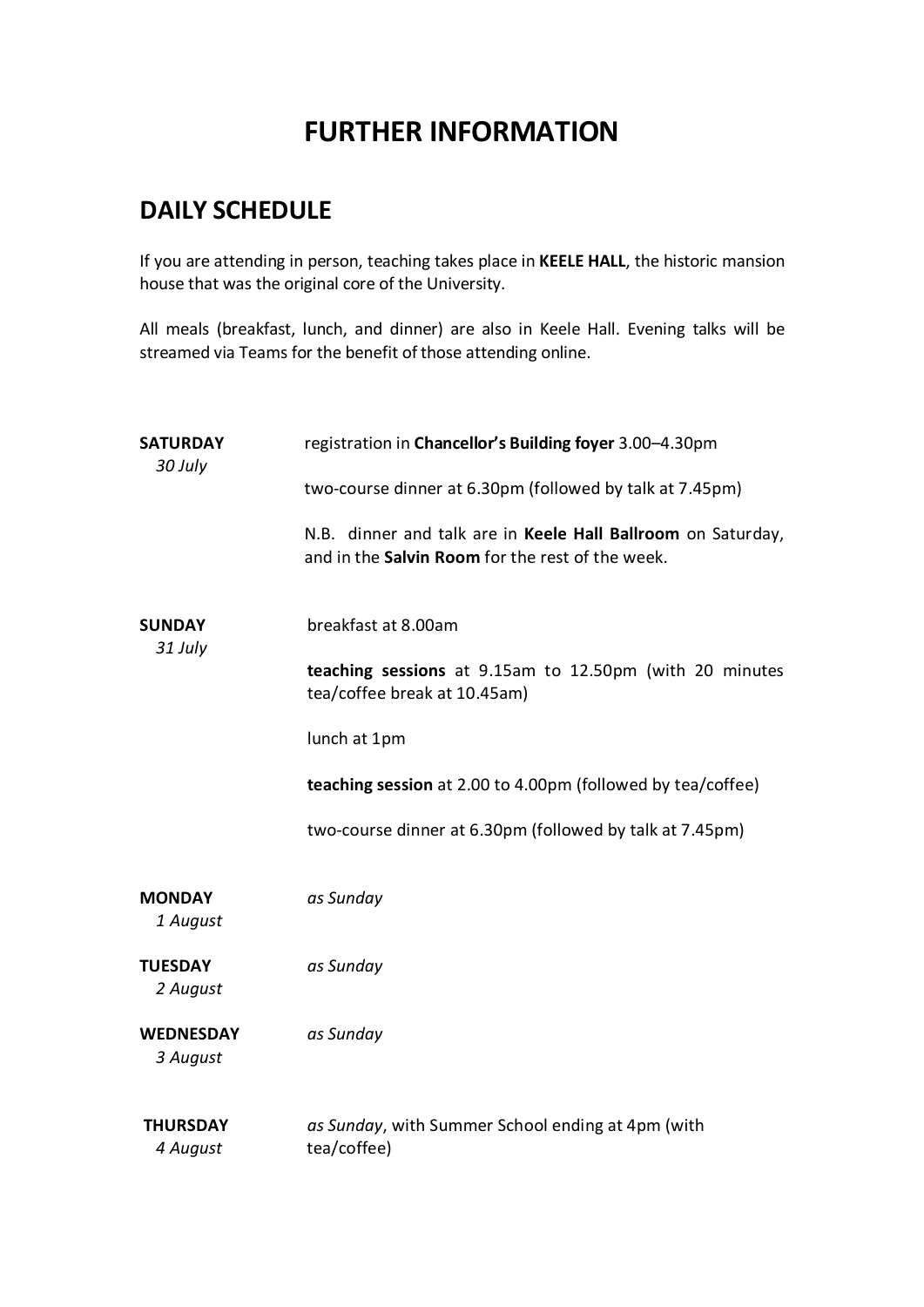### **ACCOMMODATION**

Accommodation is available in single en-suite rooms (with tea and coffee making facilities) at Barnes hall of residence on Keele campus. You may also choose to make your own arrangements, such as the Courtyard by Marriott hotel on Keele's campus: [https://www.marriott.co.uk/hotels/travel/manck-courtyard-keele](https://www.marriott.co.uk/hotels/travel/manck-courtyard-keele-staffordshire/)[staffordshire/.](https://www.marriott.co.uk/hotels/travel/manck-courtyard-keele-staffordshire/)

Please note: Early booking is recommended in order to secure a Keele-based room, as they are in high demand at this time of the year.

Car parking permits will be issued and should be displayed in cars.

### **COSTS, VIABILITY AND BOOKING**

The cost of the summer school varies according to whether you choose to study with us in person or online. If the former, you can choose to stay on campus or arrange other accommodation; in the latter case you may choose whether to enjoy your evening meal on campus or make other arrangements. The costs are as follows:

| Resident (campus accommodation): £850 |      |
|---------------------------------------|------|
| Non-resident with dinner:             | £550 |
| Non-resident without dinner:          | £450 |
| Online:                               | £350 |

Please note that the school requires a **minimum** of **12** students, and of **3** students in each course, in order to ensure a rewarding educational experience. If these requirements are not met the university has the right to cancel the school, or one or more of its courses, but please be assured that in such situations full refunds will be given to those who have already booked. However, once these requirements are met refunds can only be given to those wishing to cancel on or before **Sunday 17 July**. Each course can hold a **maximum** of **10** students.

To book a place on the summer school please go to our online shop at [https://www.eventsforce.net/keelelpss2022.](https://www.eventsforce.net/keelelpss2022) The closing date is **Sunday 17 July**.

If you have any questions about any elements of the summer school, please contact the director, Andrew Sargent, at: [a.sargent1@keele.ac.uk.](mailto:a.sargent1@keele.ac.uk)